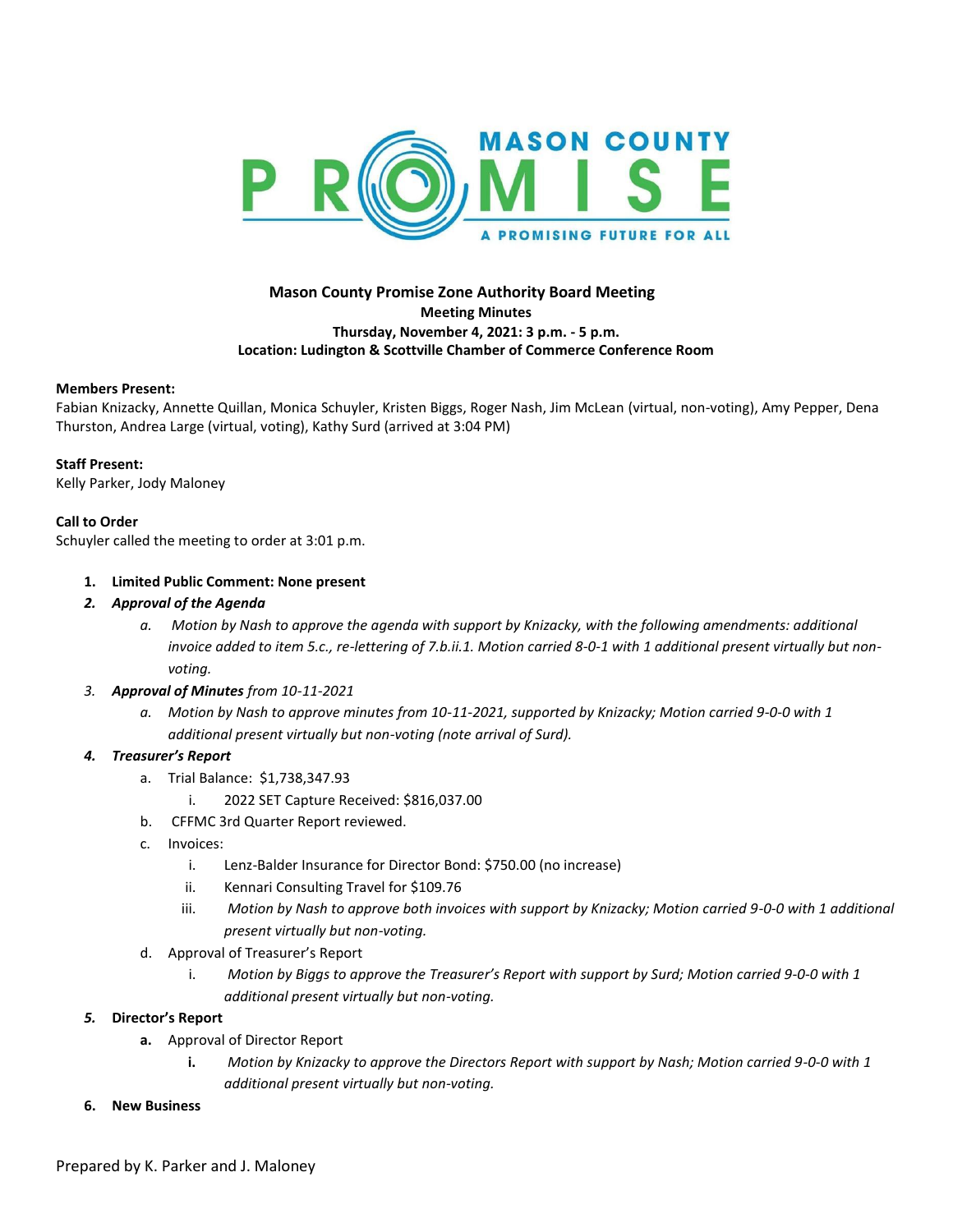- a. Communication from Betsy Motyka, re: Homeschooled Students: Maloney will respond to let Ms. Motyka know that the Board read and considered her letter. No action taken.
- b. Committee Reports:
	- i. Appeals Committee: Meets next: 12/6/21@11AM
	- ii. Student Success Committee: Met: 10/25/21@1PM; Meets next; 11/22/21@10AM
		- 1. Recommendations for Funding
			- a. Recommended approval of an estimated cost of \$100 per school (LHS, MCC, MCE) to provide lunch during the focus group event at each respective school.
				- i. *Motion by Nash to approve the \$300 request with support by Biggs; Motion carried 9-0-0 with 1 additional present virtually but non-voting.*
			- b. College Advisers in High Schools: Recommended supporting the college advising program through MSU & MCAN in the amount of \$21,700, \$7500 for 2022 shared position for MCE & MCC, totaling \$15000, and \$6700 for an LHS/Promise position.
				- i. *Motion by Thurston to approve the \$21,700 request with support by Biggs; Motion carried 9-0-0 with 1 additional present virtually but non-voting.*
			- c. 2021 High School FAFSA Nights: Recommended to the full board to approve up to \$300 per school for 2021 FAFSA nights.
				- i. *Motion by Biggs to approve the request with support by Nash; Motion carried 9-0-0 with 1 additional present virtually but non-voting.*
			- d. 2022 FAFSA Initiatives for 2022: MCC \$800; MCE \$500; LHS: \$1500 G2S: \$200—Total request \$3000
				- i. Recommended to fund incentives for families to complete the FAFSA at local high schools. (MCC, MCE, LHS, G2S).
					- 1. *Motion by Thurston to approve the request with support by Biggs; Motion carried 9-0-0 with 1 additional present virtually but non-voting.*
			- e. FYS at MCE requested by WSCC: Recommended to approve FYS tuition for MCE in the amount of \$6,500 with support by Quillan.
				- i. *Motion by Nash to approve the request with support by Surd; Motion carried 8- 0-0 with 1 abstention (Pepper) and 1 additional present virtually but nonvoting.*
	- iii. Community Engagement Committee: Met: 11/1/21@4PM
		- 1. Reviewed 4 Candidate Applications
			- a. Recommendation: CEC recommended interviewing two candidates, Joan Vidak and Megan Samuels at this time.
				- i. *Motion by Nash to approve interviewing all 4 candidates with support by Surd; Motion carried 9-0-0 with 1 additional present virtually but non-voting.*
				- *ii. Motion by Knizacky to refer determination for a process for CEC to screen Board member candidates to the Policy Committee, with support by Biggs; Motion carried 9-0-0 with 1 additional present virtually but non-voting.*
			- b. Interview date: Maloney will send a poll to set up a special meeting date for interviews.
		- 2. Officer Nominations for December elections
			- a. CEC Nominated positions: Schuyler-Chair, Thurston-Vice Chair, Knizacky-Treasurer, Large-Secretary.
		- *3.* Recommended to hold a spring training for Promise advocates in the county (and on our board committees), and to request the purchase of 11 copies of Strengthsfinder 2.0 for our 2022 Board training.
			- *a. Motion by Knizacky to purchase 11 copies, with support from Biggs; Motion carried 9-0-0 with 1 additional present virtually but non-voting.*
	- iv. Executive Committee: Met: 10/28/21@1:30PM